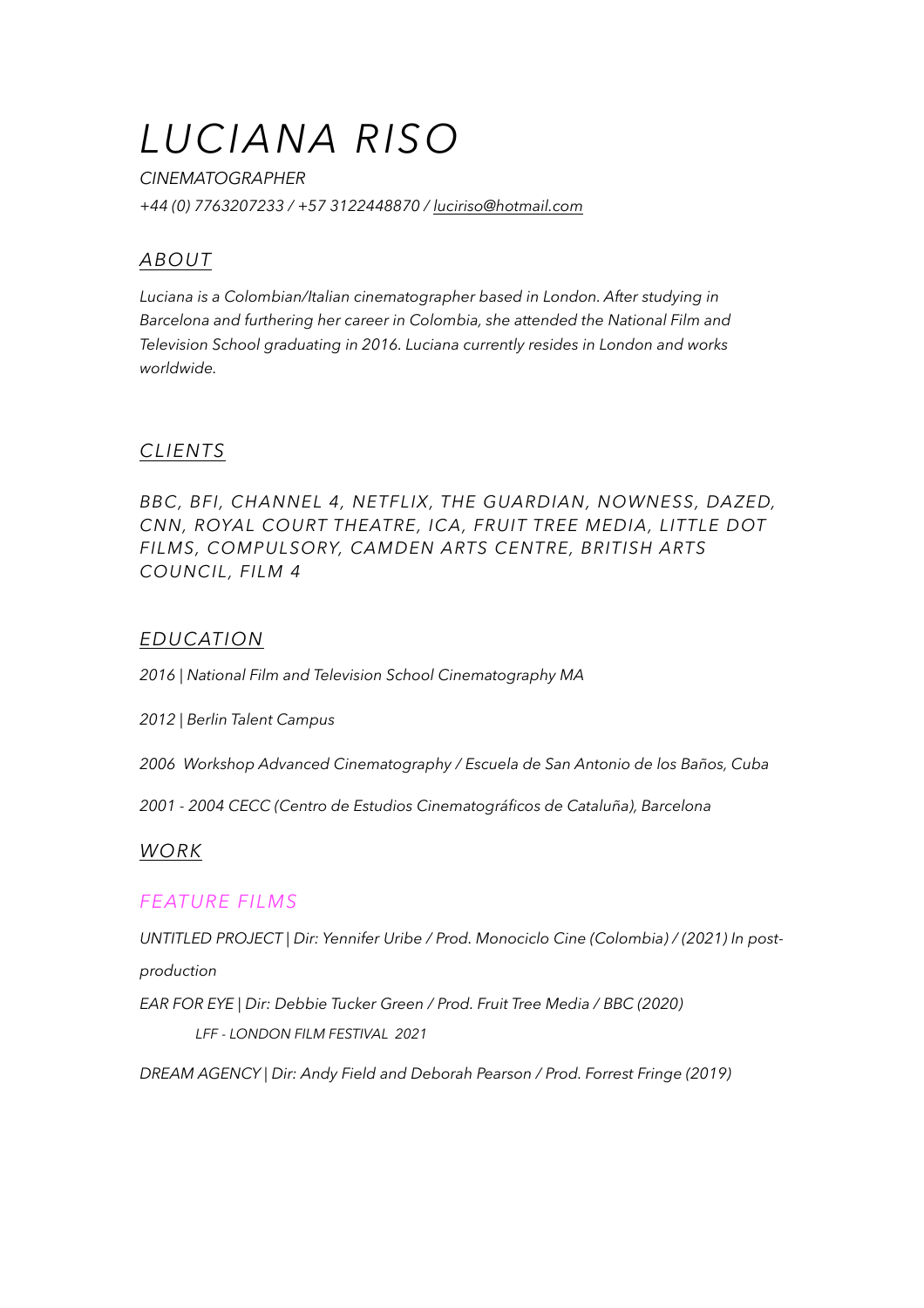#### *SHORT FILMS AND NARRATIVE FORMS*

*ARIBADA | Dir. Natalia Escobar & Simon(e) Pateu* 

*FICCI CARTAGENA FILM FESTIVAL 2022* 

 *CANNES DIRECTOR'S FORTNIGHT 2022* 

*BEBÉ | Dir. Cristina Sanchez Salamanca (Colombia (2021)* 

 *TRIBECA FILM FESTIVAL 2022* 

*TRAIGAN DE VUELTA AL TIGRE | Dir. Daniela Schneider / Prod. Mezquite Films (Guanajuato,* 

*Mexico) (2021) in post-production* 

*INVISIBLE- Prototype| Dir. Simon David Miller / Prod. New Forest Films Co (2020)* 

*THE FUTURE ISN'T WHAT IT USED TO BE | Dir. Adeyemi Michael / Prod. Fruit Tree Media (2020)* 

 *TIFF TORONTO OFFICIAL SHORT FILM SELECTION 2021* 

*HOUND | Dir. Jake Riley / Prod. Nkem Egbuchiri, Audrey Gagneux (2019)* 

*CYPRESS AVENUE (Images for broadcast play) | Dir. Vicky Featherstone / Prod. BBC (2019)* 

*THE SILVER MASK | Dir. Thanos Toupozi / Prod. Rasp Films (2019) (post-production)* 

*WHITE ROCKS | Dir. Carmen Mueck / Prod. BBC (2019) LONDON SHORT FILM FESTIVAL 2020* 

*ENTITLED | Dir. Adeyemi Michael / Prod. Random Acts C4 (2018)* 

*ANN ARBOUR FILM FESTIVAL 2019 AFRIKA FILM FESTIVAL 2019 BERLIN BRITISH SHORTS FILM FESTIVAL 2019 HOUSTON BLACK FILM FESTIVAL 2019 BFI LONDON FILM FESTIVAL 2018 ENCOUNTERS FILM FESTIVAL 2018 LONDON SHORT FILM FESTIVAL 2018* 

*CANNED | Dir. Kirsty Robinson-Ward / Prod. Hat Trick (2017)* 

*LONDON INDEPENDENT FILM FESTIVAL 2017 RHODE ISLAND FLICKERS FILM FESTIVAL 2017 UNDERWIRE FESTIVAL 2017 WOMEN IN COMEDY FESTIVAL 2017* 

*ÉTÉ | Dir. Greg Oke / Prod. NYU (2017)* 

*ASIANA SHORT FILM FESTIVAL 2018 KAOHSIUNG FILM FESTIVAL 2018 MOSCOW INTERNATIONAL FILM FESTIVAL 2018 PALM SPRINGS SHORT FILM FESTIVAL 2018 PÖFF SHORTS 2019 SHORT OF THE WEEK - FEATURED 2018 BAFTA - LONG-LISTED - BEST SHORT FILM 2018 IRIS PRIZE - HIGHLY COMMENDED -BEST BRITISH 2017* 

*AMYGDALA | Dir. George Graham (2016)* 

*BFI FUTURE FILM FESTIVAL - NEW TALENT AWARD 2018*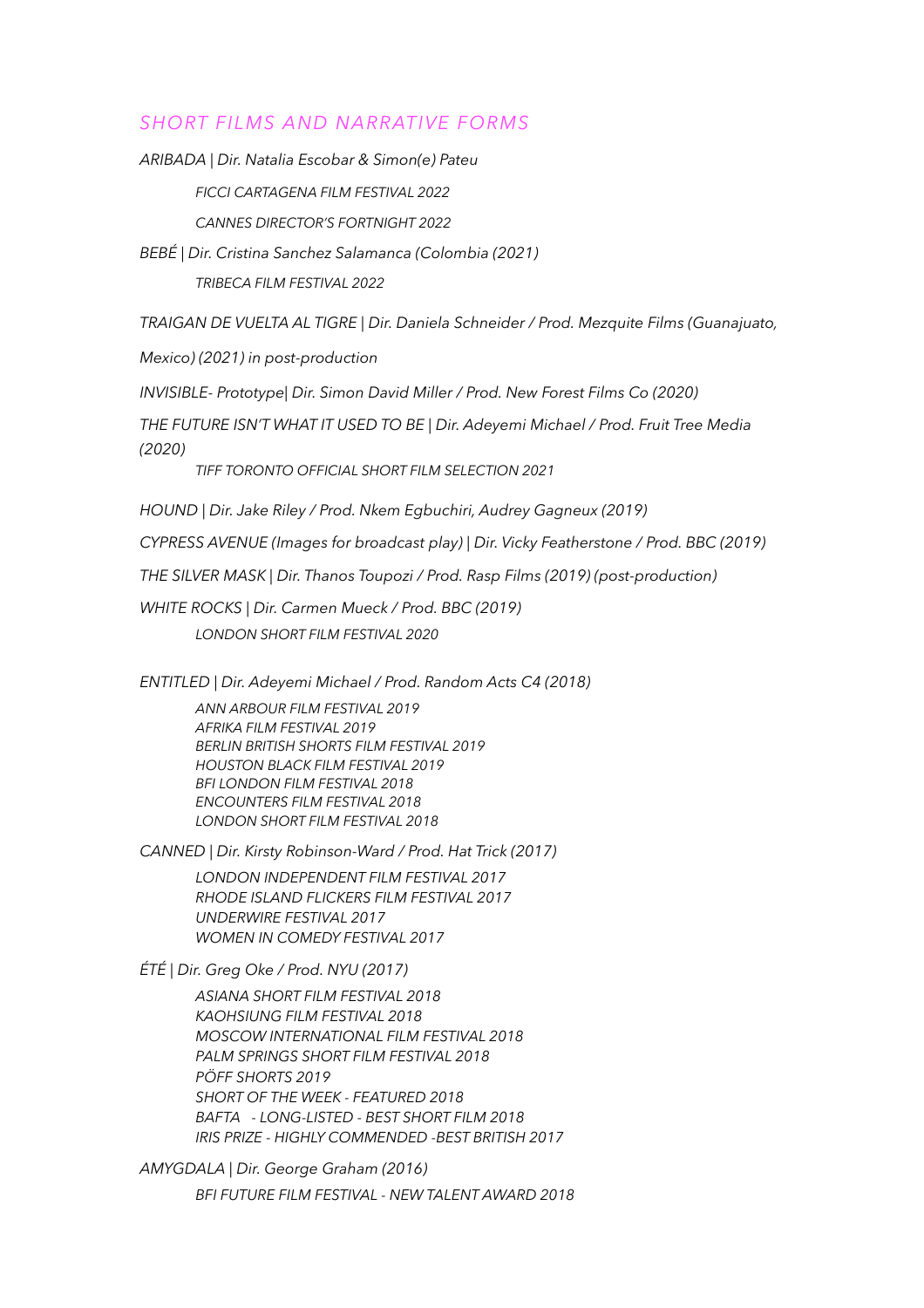*LONDON SHORT FILM FESTIVAL CA'FOSCARI INTERNATIONAL FILM FESTIVAL - GRAND PRIX 2017 HACKNEY SHORT FILM FESTIVAL - GRAND PRIX 2017* 

*NGTCMW | Dir. Philip James McGoldrick / Prod. NFTS (2016)* 

*ROLE PLAY | Dir. Philip James McGoldrick / Prod. NFTS (2015)* 

*LONDON SHORT FILM FESTIVAL 2016 MONTREAL FILM FESTIVAL 2015 UK FILM FESTIVAL 2015* 

*SALOMÉ | Dir. Laura Mora Ortega / Colombian National Funding (2012) FICBA - BEST SHORT FILM 2013 MIAMI SHORT FILM FESTIVAL 2012 NEW YORK LATINO FILM FESTIVAL 2012 ZINEBI - BILBAO 2012 WAW 2012 SALÓN INTERNACIONAL DE LA LUZ - BEST CINEMATOGRAPHY 2011* 

# *CAMERA OPERATOR & 2ND UNIT DP*

*ANANSI BOYS | DOP: Neville Kidd / Dir. Hanelle. M Culpepper & Azhur Saleem / Prod. Amazon (2022) GREEN FRONTIER | Dir. Laura Mora Ortega & Jacques Toulemonde /Prod. Dynamo Cine, NETFLIX (2018) EL PATRÓN DEL MAL | CAMERA OP| Dir. Laura Mora y Carlos Moreno /Caracol TV (2012)* 

#### *DOCUMENTARIES*

*PHOTOGRAPHERS IN FOCUS YUSHI LI | Dir. Jess Khol / Prod. Nowness China, Girls in Film GIF (2020)* 

*BOLLYWOOD'S BAD HABIT | Dir. Ross Bolidal / Prod. Change Inc. for Vice (2019)* 

*PHOTOGRAPHERS IN FOCUS AÏDA MULENEH | Dir. Adeyemi Michael / Prod. Nowness + Water Aid + H&M Foundation (2019)* 

*GRETA THUNBERG, FUTURE WORLD | Dir. Bec Evans/ Prod. Dazed (2019)* 

*NOWNESS AND ICA PRESENT: AN ATTEMPT AT EXHAUSTING A PLACE IN SUSSEX | Dir. Jesse Bishop/ Prod. Nowness, ICA, Compulsory (2018)* 

*HIJOS DE LA PAZ | Dir. Didac Perez and Kuba Sobieski / Prod. Alhena Production & Candelaria Films (2018) (pre-prodcution)* 

*THE PACEMAKERS | Dir. Selah Hennessy / Prod. Bungalow Town/ BBC (2017)* 

*FOREST GATE GIRLS | Dir. Tariq Elmeri / Prod. NFTS (2015) STUDENT ROYAL TELEVISION AWARDS NOMINEE 2015*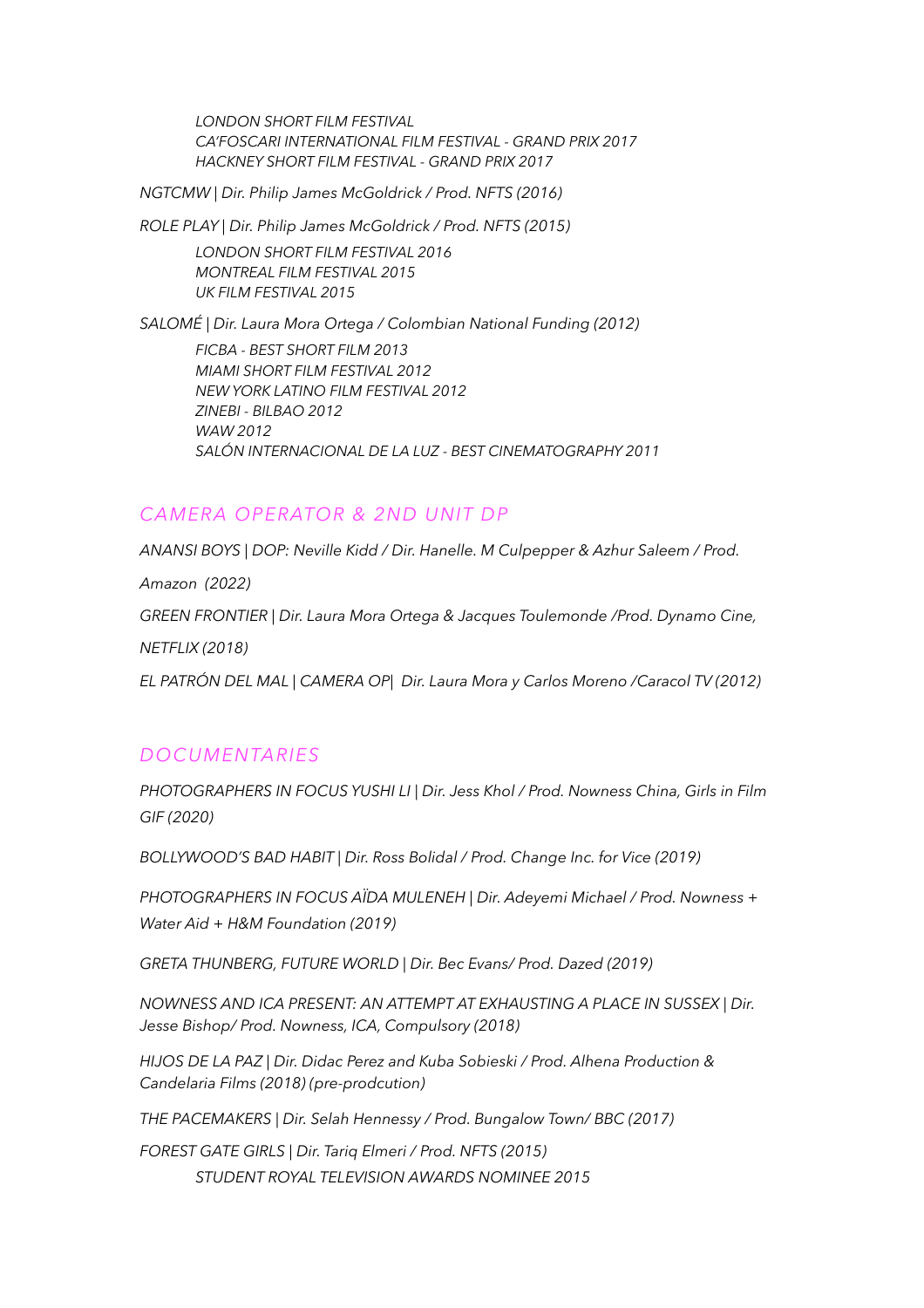## *MUSIC VIDEOS*

*THE VIRGINIA VALLEY - "COMO FLOR EN LA MALEZA" | Dir: Mc Calle (2021) THE IRREPRESSIBLES - "MOST BEAUTIFUL BOY" | Dir. Savvas Stavrou AFRANCIS - "LONELY PEOPLE" | Dir. Hedvig Ahlberg (2020) ETTA BOND (feat. KALEEM TAYLOR) - "DIE IN YOUR ARMS" | Dir. Jesse May Fisher (2019) GLORIA - "SECOND CHANCES & FRIENDS" | Dir. Claire Arnold (2019) LIV EAST & CD SPINZ - "NEXT TO YOU" | Dir. Jesse May Fisher (2019) NIOMI - "LIKE FIRE" | Dir. Jesse May Fisher (2018) CORA NOVA - "RUSSIAN BELLS MENTAL DIARY" | Dir. Ana Ibanez Lario (2018) NIOMI - "SUGAR" | Dir. Jesse May Fisher (2017) SIMIAN MOBILE DISCO - "REMEMBER IN REVERSE" | Dir. Hans Lo (2016) MIDNIGHT BARBERS - "HEY MASTER" | Dir. Rose Glass (2016) ALEX MAXWELL - "LETTING YOU KNOW | Dir. Grace Lambert and Jackson Ducasse/ Prod. Disney Music Company SIMON DIAZ - "TONADA DE LUNA LLENA" | Dir. Federico Urdaneta /Prod. Human (2015)* 

#### *ART FILMS*

*TEETH | Dir. Jennifer Martin (2019) NOTTINGHAM GALLERY (2019)*

*STRENGTH | Dir. Hedvig Ahlberg & Agathe Barbier (2018) VIMEO STAFF PICK 2019* 

*TROJAN HORSE/RAINBOW FLAG | Dir. Ian Giles (2018)* 

*EATING UP THE SKY | Dir. Laura Cooper (2018)* 

*AFTER BUTT | Dir. Ian Giles (2017)* 

*AFTER BUTT - CHELSEA SPACE 2018 AFTER BUTT - ENTRÉE 2018 DIFFERENT WAYS - LUX 2018 STRANGE PERFUME - BOOK FAIR - SOUTH LONDON GALLERY 2018 THE NY ART BOOK FAIR - MOMA PS1 2018 THREE MODELS FOR CHANGE - GRAND UNION & UNI. BIRMINGHAM 2018 VIDEO CLUB: SEX TALKS - STEDELIJK MUSEUM 2018* 

*WORDS AFTER THE WORLD | Dir. Christian Nyampeta (2017) CAMDEN ARTS CENTRE 2017*